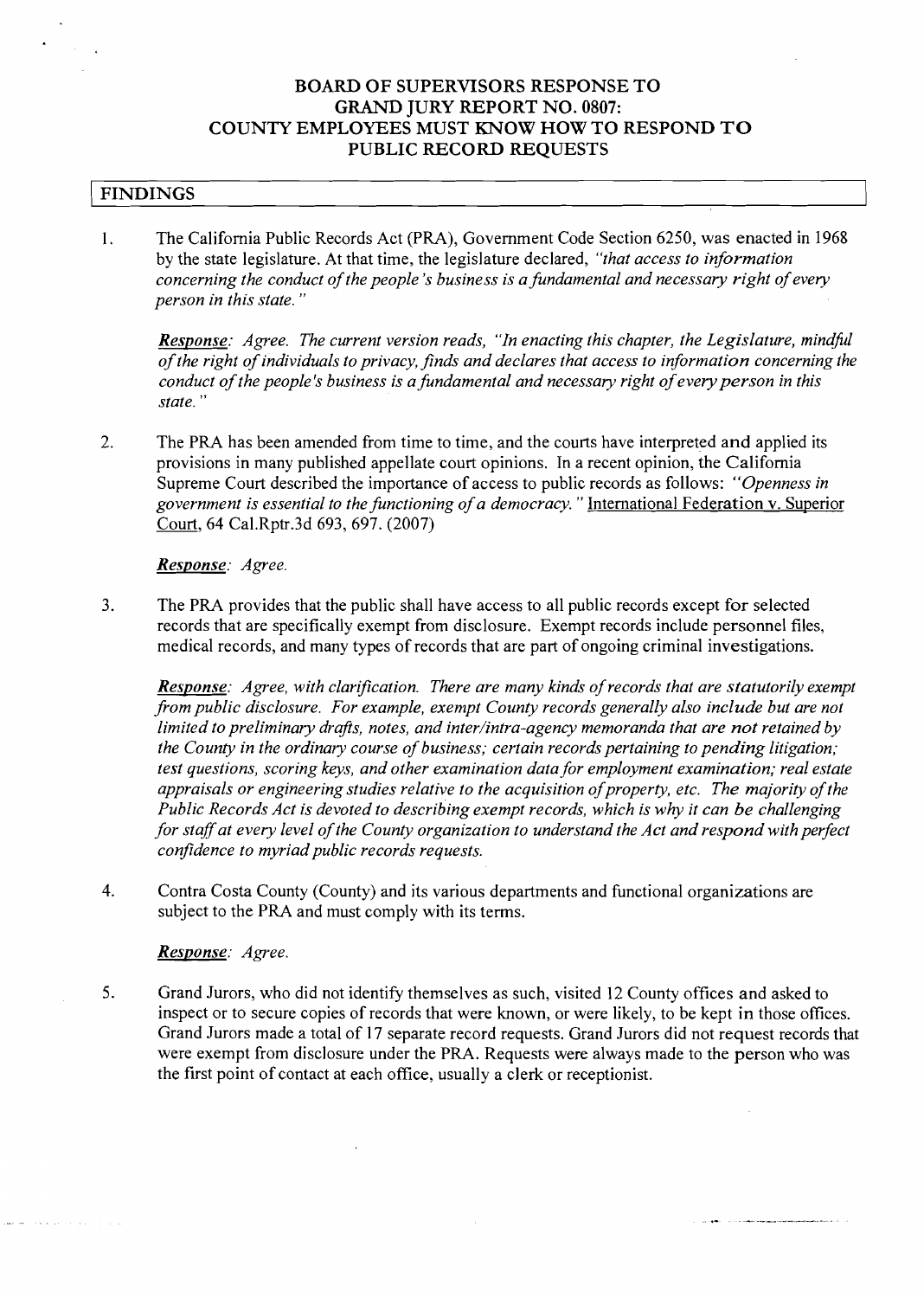*Response: Since the Grand Jury did not identify the test departments, the County cannot accurately respond to this finding.* 

6. Grand Jurors found that, in some instances, County departments and their staff members responded appropriately to requests for access to or copies of public records.

*Response: Since the Grand Jury did not identify the test departments, the County cannot accurately respond to this finding.* 

7. Grand Jurors experienced other instances when the clerk or receptionist expressed no knowledge of the PRA, or the County's duty to provide access to records. On one occasion, a Grand Juror was sent to another office, in a different building, that did not have the requested records. On several other occasions, first point of contact employees posed questions such as: "Why do you want it?" "Are you an attorney?" And, "Who are you with?" Other employees made statements such as: "I'm swamped right now," "I'm very busy," and, "We are an impacted office."

*Response: Since the Grand Jury did not identify the test departments, the County cannot accurately respond to this finding. However, the County would agree that such responses to public record requests as described in the Finding are inappropriate.* 

**8.** On several occasions, Grand Juror requests for records were referred to a more senior clerk or office manager who was able to comply with the request. In one instance, the Deputy Director of Animal Services promptly met with the Grand Juror who made the request and the records were produced for inspection. Not all County ofices visited had senior staff members available to handle requests.

### *Response: Agree.*

9. The County's Animal Services Department was not always responsive to PRA requests. One Grand Juror made a written request for copies of records on wild animals picked up in 2007, including information as to whether any had tested positive for rabies, and paid the requested \$1.00 copying fee. The request was made at the front desk, on a busy day, and the records had not been received four months after the request. No explanation or refund has been offered.

*Response: Lacking the name of the requestor, the Animal Sewices Department was unable to verify the finding. However, the County would agree that such lack of response to a public record requests as described in the Finding is unacceptable.* 

10. On December 18,2003, the County Administrator issued Administrative Bulletin 120.4, entitled, "Public Access to County Records." The preamble states, *"The purpose of this bulletin is to inform County departments about their legal responsibility under the California Public Records Act* ... *with regard to requests for inspection of or copies of County records.* " Knowledge of the bulletin's existence, and compliance with the policies and procedures detailed therein, is inconsistent from one County office to another.

*Response: Agree. Maintaining the institutional knowledge of organizational policies and procedures is an ongoing challenge and training issue for many organizations, but particularly for a county government agency with over 9,000 employees and sewice providers in more than*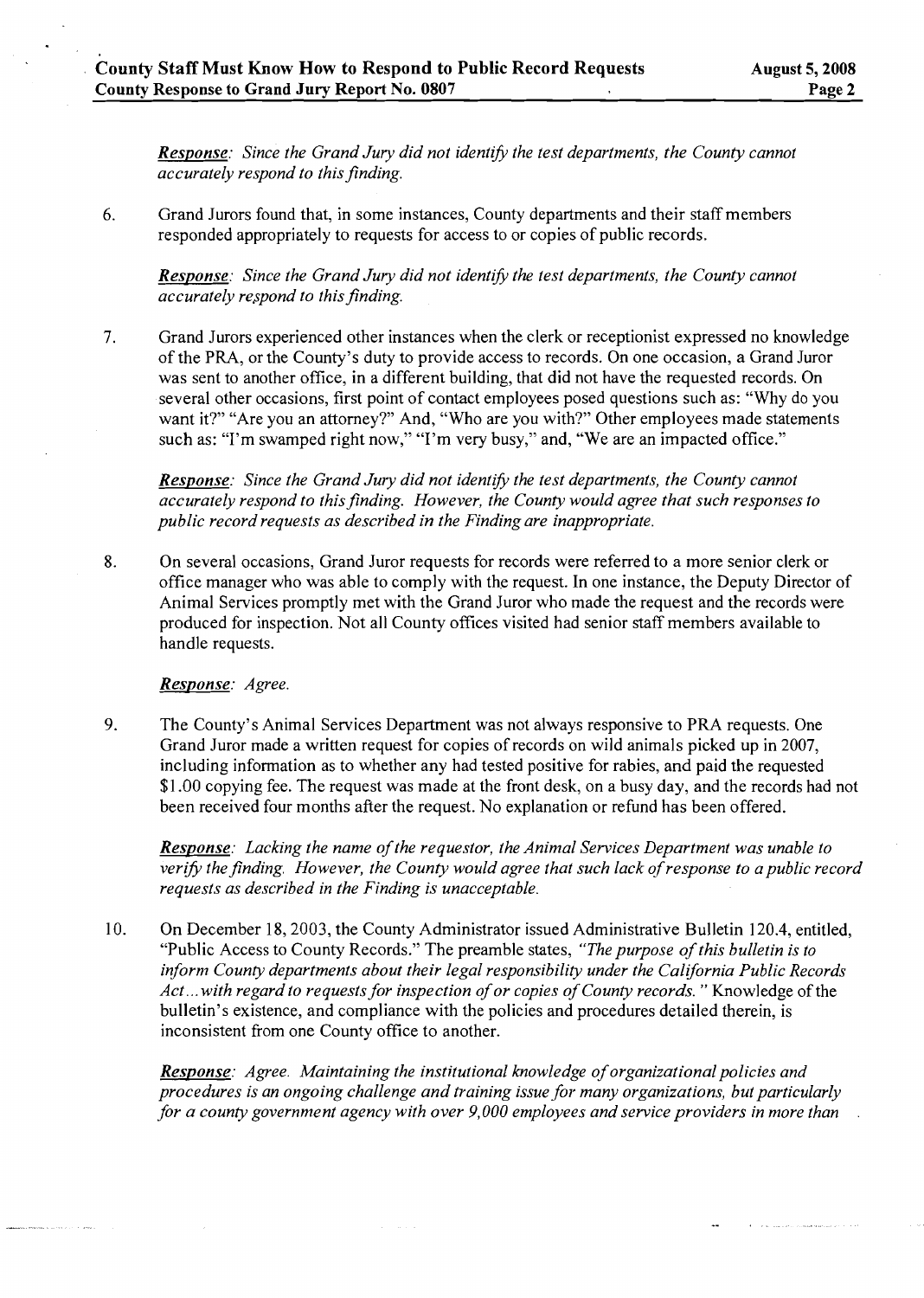*450 separate offices. Building a uniform knowledge base among all County employees continues to be a high priority and goal of the County.* 

- 11. County Administrative Bulletin 120.4 contains information organized under the following major headings:
	- I. Confidential documents and documents not required to be disclosed
	- 11. Confidential legal documents
	- 111. Employee information disclosure
	- IV. Access to public records

Sections I through 111 deal with exceptions to the law requiring disclosure; i.e., the reasons public access to records may be denied. Only section IV outlines how the public is to be afforded its rights under the PRA.

*Response: Agree. The policy is organized in this way in order to avert the release of conjdential/exempt documents, which, if it should occur, could compromise someone 's privacy and expose the County to liability. Before a County employee discloses County records, he or she must gain a good understanding of what is a disclosable public record and what is a conjdential/exempt record, and must also learn to recognize the need to consult legal counsel when that distinction is unclear. lfSection IV was moved to the beginning of the policy, an*  unknowing staff person might read no further than Section IV and mistakenly release a *confidential record. The whole policy is important and is organized to encourage staffto read the whole policy and not just the procedures.* 

12. California Government Code Section 6253.1 states that the public agency shall assist the member of the public to make a focused and effective request that reasonably describes an identifiable record or records by making certain specified actions to the extent they are reasonable under the circumstances. County Administrative Bulletin 120.4 is silent on this duty.

*Response: Agree.* 

13. County Administrative Bulletin 120.4 includes a policy that requests for public records 'should be made in writing.' Grand Jurors found that four of the offices visited, Environmental Health, the Animal Services and Building Inspection departments, and the Assessor required written requests, and had forms available for that purpose.

*Response: Agree. Written requests are not required by County policy but are "recommended". While many public records requests can be filled immediately upon oral request, a written description of the request facilitates an understanding between the requester and County staflas to what documents are being sought. Some County departments have developed forms for this purpose that relate to the types of documents retained by the departments.* 

14. A Grand Juror asked representatives of two County law offices to permit inspection of any written policies related to the e-mail transmission of confidential documents. The District Attorney's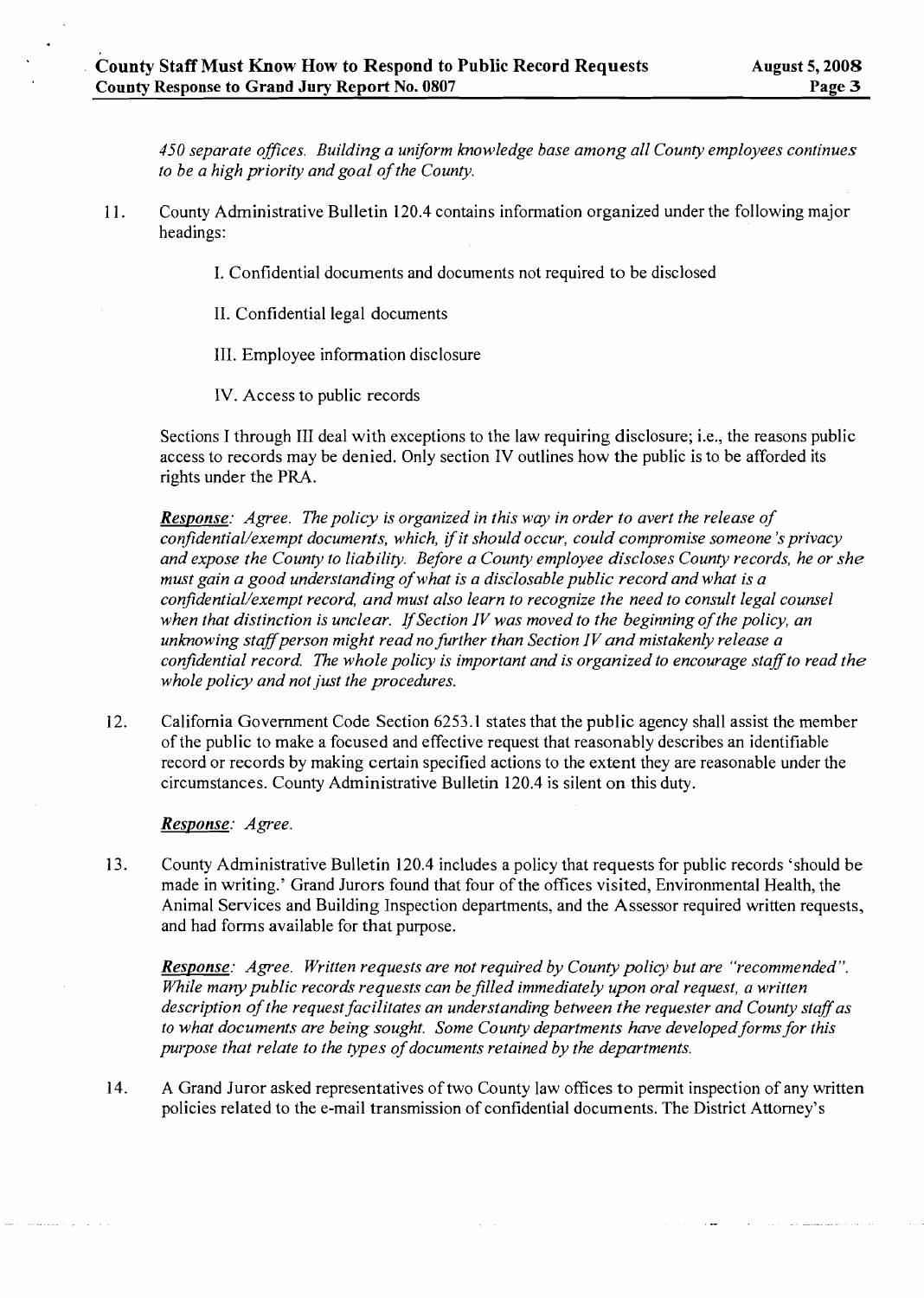office produced County Administrative Bulletin 120.4. The Public Defender's office advised that no policy existed.

*Response: Agree. County Administrative Bulletin 120.4 provides guidance on public access to county records but does not pertain to the e-mail transmission of confidential documents. The County has a written policy on e-mail but not on the transmission of confidential documents via e*mail. Confidential e-mail documents are treated no differently than other confidential documents.

15. Some County records are only accessible by computer. The PRA also applies to such records. In one instance, a Grand Juror asked the General Services Department to inspect maintenance records on County automobiles, specifically a hybrid model. An employee in the automotive maintenance office informed the Grand Juror that all the records were computerized. After purportedly conferring with a superior, the employee informed the Grand Juror that the records could not be viewed because no computer terminal was available for use by the public, and that only County employees had access to the database.

## *Response: Partially disagree. The Grand Jury failed to fully describe the staff response in its Finding.*

In an effort to reduce the amount of paper and paper transmittal, the County maintains a *significant amount of business information on database systems. Some of these systems can be accessed by the public via a kiosk or internet search site. However, most County data systems are*  designed for business purposes and/or also store confidential information. Reports can be *produced from these data systems in order to tabulate and display data for the public. When a request is made for public information that is stored in an electronic data system, the County*  produces the information in the electronic format in which it is stored provided its release *does not compromise confidential information or proprietary software and the information is available in electronic format. In other circumstances, the Countyprovides copies of responsive data system reports or compiles a report that displays the requested information. The Public Records Act permits the agency to recover its costs associated with electronic media, paper copies, or system programming required to produce the requested records or data.* 

In the specific example described in this Finding, the requester asked to inspect hybrid vehicle *maintenance records. The Fleet Sewices Manager explained to the requester that physical vehicle maintenance records are not maintained by the County and described the information technology in which the records exist. He offered to compile and print out records from the fleet system to meet the requester's needs. He attempted to assist the requester to dejine the request by describing the types of data maintained on the system, e.g., types of repairs, dates, etc. He followed up by calling the requester twice in an effort to satisfy the request.* 

Although County staff was unable to identify the requested information, staff satisfied the *requirements of the Public Records Act by making a reasonable effort to elicit additional*  clarifying information from the requester that will help identify the record or records (reference *Finding No. 12).* 

والمستقلة والمتواطئ والمناقب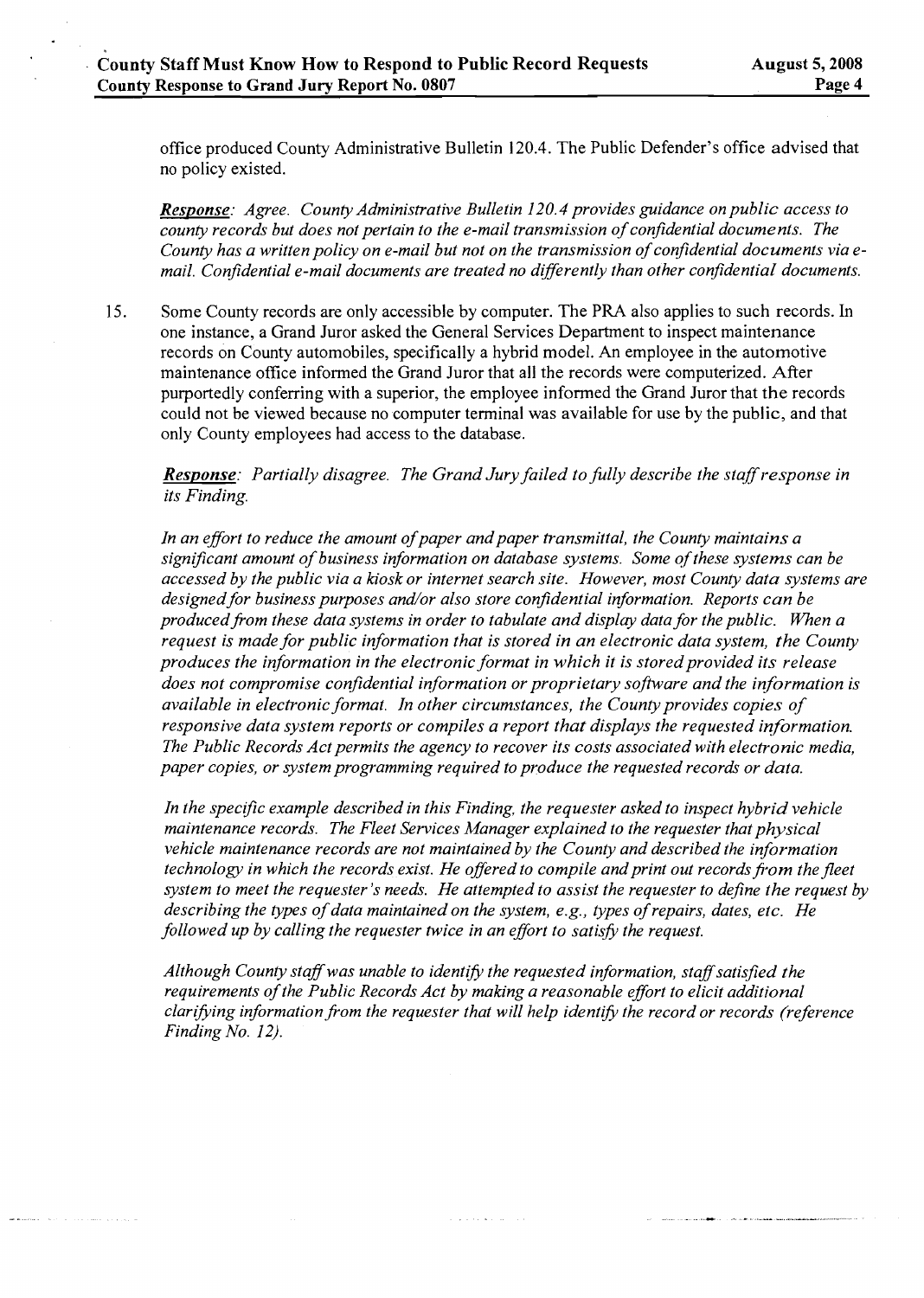#### **RECOMMENDATIONS**

The 2007-2008 Contra Costa County Grand Jury recommends that:

- 1. Within six months of this report, County Administrative Bulletin 120.4 be reviewed and revised as necessary to comply with legislative changes and court decisions. The revised bulletin also should include:
	- a. A requirement that each department's written policy with regard to public record requests be conspicuously posted or otherwise made available at each County office.
	- b. A standard form for use in all County offices for requests to inspect or obtain copies of public records.
	- c. A policy and procedure to allow public access to records that are accessible only by computer.
	- d. The public's rights under the PRA should be emphasized rather than the exceptions to the law. Section IV of County Bulletin 120.4 should appear as section I. The County's duty to assist members of the public should also be described.

*Response: The recommendation will be partially implemented within six months. The Board of Supervisors has directed County staff, under the guidance of the Internal Operations Committee, to develop the following materials:* 

- *a. A standard County pamphlet on the County* **S** *policies and general procedures on public*  records requests will be developed and made available at County offices and public *reception areas. This is not a statutory requirement for counties, but a good customer sew ice practice.*
- b. A standard public records request form will be developed and made available on the *County's website and for use by County departments.*
- *c. County Administrative Bulletin No. 120 will be expanded to include procedures for responding to requests for records that are stored in an electronic data system.*
- *d. An introduction will be added to Administrative Bulletin No. 120 that more thoroughly explains the County's obligations to provide public records.*
- 2. Within six months of this report, all County departments be required to have written polices and procedures, based on revised Administrative Bulletin 120.4, intended to ensure consistent, timely, and lawful responses to requests for public records.

 $\hat{a}$  ,  $\hat{a}$  ,  $\hat{a}$  ,  $\hat{a}$  ,  $\hat{a}$  ,  $\hat{a}$  ,  $\hat{a}$  ,  $\hat{a}$  ,  $\hat{a}$  ,  $\hat{a}$  ,  $\hat{a}$  ,  $\hat{a}$ 

*Response: The recommendation will be implemented within six months. The County will update and redistribute its existing policy on public records accessibility and will provide training to staff on procedures for responding to public records requests. A single County policy is the most effective way to achieve consistent and appropriate responses to public records requests. Therefore, departments will be required to utilize the County's written policy on public records accessibility. Departments may supplement the Countywide policy with policies and procedures associated with the specific method in which they store and access County records.*